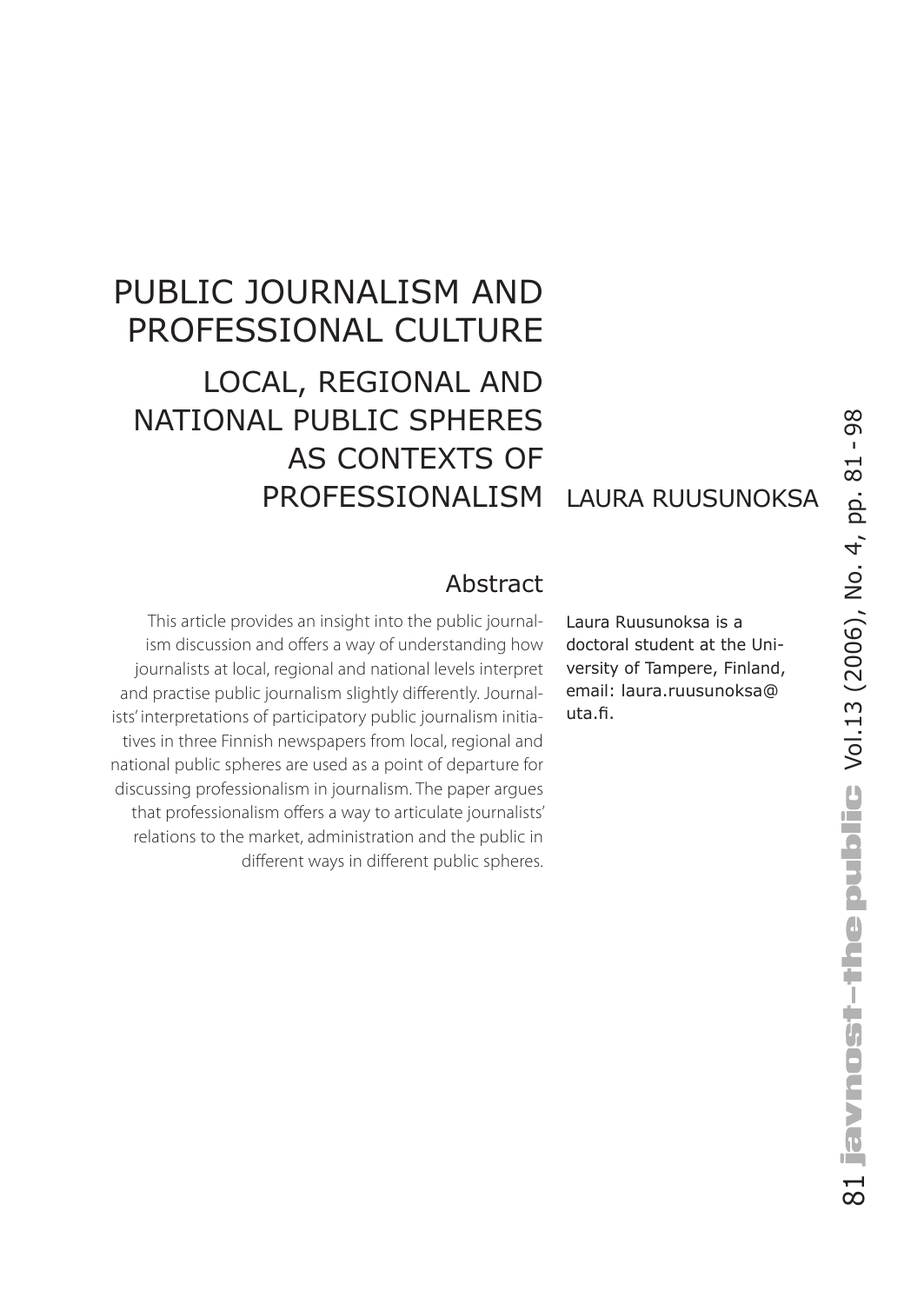Public journalism or civic journalism has been a loosely organised reform movement aimed at getting the press to rethink its commitment to the ideals of democratic participation (Glasser and Lee 2002, 203). Public journalism has been developed in the United States in 1990s and since then the ideas have also been applied outside North America. In this article I will examine public journalism from a specific point of view. I will consider the ways in which journalists and editors in three Finnish newspapers from three different public spheres – local, regional and national – interpret the "civic turn" in their working environment. By civic turn I refer to the changes and developments that have led to the public journalism projects in the newspapers. The term does not imply a total shift in the newsroom practices, but rather a shift of awareness of the problematic relationship between media, civic life and the public sphere (Dahlgren 2006).

The newspapers studied are from national, regional and local levels of the Finnish media field. The aim is to examine these newspapers and their public journalism approaches in relation to the public spheres in which they act. The public sphere is here understood as being divided into fluid and overlapping sub-spheres which are in continuous interplay with each other (Fraser 1992).

Public journalism as an attempt to rethink journalism is also an attempt to rethink journalistic professionalism. Journalists' interpretations of the civic turn illuminate the ongoing negotiations about role of journalist and journalism in society and the requirements that these roles set for the whole profession. The three different public journalism initiatives make it possible to approach journalistic professionalism in a concrete manner and see beyond abstract value statements often prominent in journalist surveys. The context of three different public spheres also prepares the way for understanding the diversified nature of journalistic professionalism (Glasser 1992).

#### Towards a Diversified Understanding of Professionalism

Journalistic professionalism and professional knowledge is a much debated issue among scholars. The concept of professional journalism has been defined in various ways. Zelizer notes that the traits by which sociologists usually identify professions – such as certain level of skill, autonomy, service orientation, licensing, testing of competence and codes of conduct – are not displayed by journalism or journalists. Yet professionalism is invoked for aims other than merely listing external traits. For journalists, in the USA in particular, the idea of professionalism has provided an ideological orientation that facilitates the maintenance of journalism's collective boundaries. In its most demanding sense professionalism thus provides *a body of knowledge* that instructs individuals what to do and what to avoid in any given circumstance (Zelizer 2004, 33).

Soloski (1997, 139) also argues that it is not important to argue about which occupations qualify as professions, but to ask what it means for an occupation to claim that it is a profession. However, Soloski points out that professionalism is also a means of control in the news organisations. Together with news policies, professionalism acts as a method of control for the managers wishing to make a profit. Professionalism is thus also a way to minimise conflict in the newsroom (p. 146-147).

The discussion about journalistic professionalism is often blurred by a simplification or homogenisation of the view on professional journalism. Glasser evinces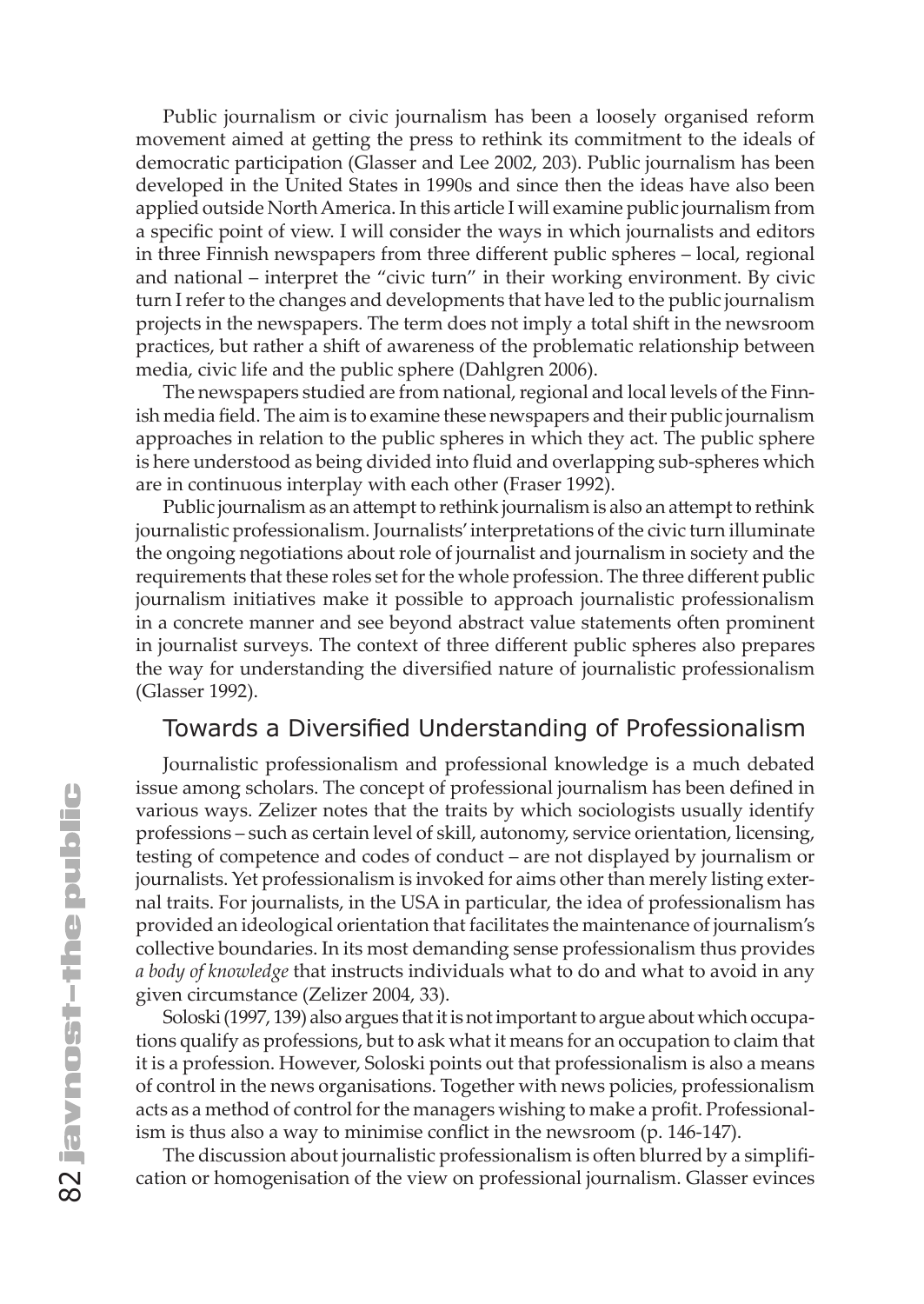a view that professionalism and professional education particularly carry with them a trend towards unifying knowledge through bypassing differences in experience. Thus professionalisation implies standardisation and homogeneity. Glasser criticises the idea that professional techniques of journalists are transnational in nature (Glasser 1992, 134-135).

Early cross-national surveys supported the view that, despite different national cultures and patterns of professional education and organisational forms of the trade, the stated professional values of the journalists did not differ greatly from nation to nation (Schudson 1991, 150). The more recent surveys point out, however, that even if some general patterns and trends among the journalists around the globe can be found there are still many differences. In fact, in a survey of 21 countries, there was more disagreement than agreement over the relative importance of journalistic roles – such as quick and accurate reporting, providing access for the public to express views and acting as a watchdog of the government – and hardly any evidence to support the idea of universal occupational standards (Weaver 1998, 468, 480).

It is important to see professionalism as a diversified construct. Hallin and Mancini take into account the national differences and the distinctions between different media systems in relation to professionalism. In their comparative study professionalism is introduced as one of the key variables in media systems. Hallin and Mancini have developed a way of interpreting professionalism in the frame of a political system of a given country. They single out three main dimensions in professional journalism: autonomy, distinct professional norms and public service orientation of the profession (Hallin and Mancini 2004, 34-37). These dimensions are apparent in various ways in different media systems. Finland is part of the North and Central European media model or in other words, the *democratic corporatist model*, located in Scandinavia, Belgium, the Netherlands, Germany, Austria and Switzerland. The democratic corporatist countries are characterised by early and strong development of journalistic professionalism (p. 143).

In Finland the professional foundation of journalists is therefore embedded in the democratic corporatist media model. However during the last 20 years or so in the democratic corporatist countries there has been a shift from politically coloured reporting and advocacy towards "critical professionalism," which has traditionally been stronger among the journalists working in the sphere of the North Atlantic, liberal media system (p. 170-178).

Despite the useful framework by Hallin and Mancini, more interpretation of journalism as a profession within the limits of a distinct media system is clearly needed. Journalistic professionalism is also diversified within the national frame. Interpretations of the civic turn and public journalism can shed light on journalistic professionalism, especially concerning the dimensions of *autonomy*, *professional norms* and *public service orientation*. Following these lines, this paper presents a setting in which the journalists in the three newspapers have differing relations to the *market*, *administration* and *the public* due to the nature of their immediate public sphere. Or rather, professionalism – understood as differentiation from other public actors – offers a way to articulate these relations differently in distinct public spheres. It is fruitful to contrast these different public spheres and professional journalism, because there is a tendency to see the national level having the highest status and "big-city journalism" as the standard of all journalism (Glasser 1992, 136).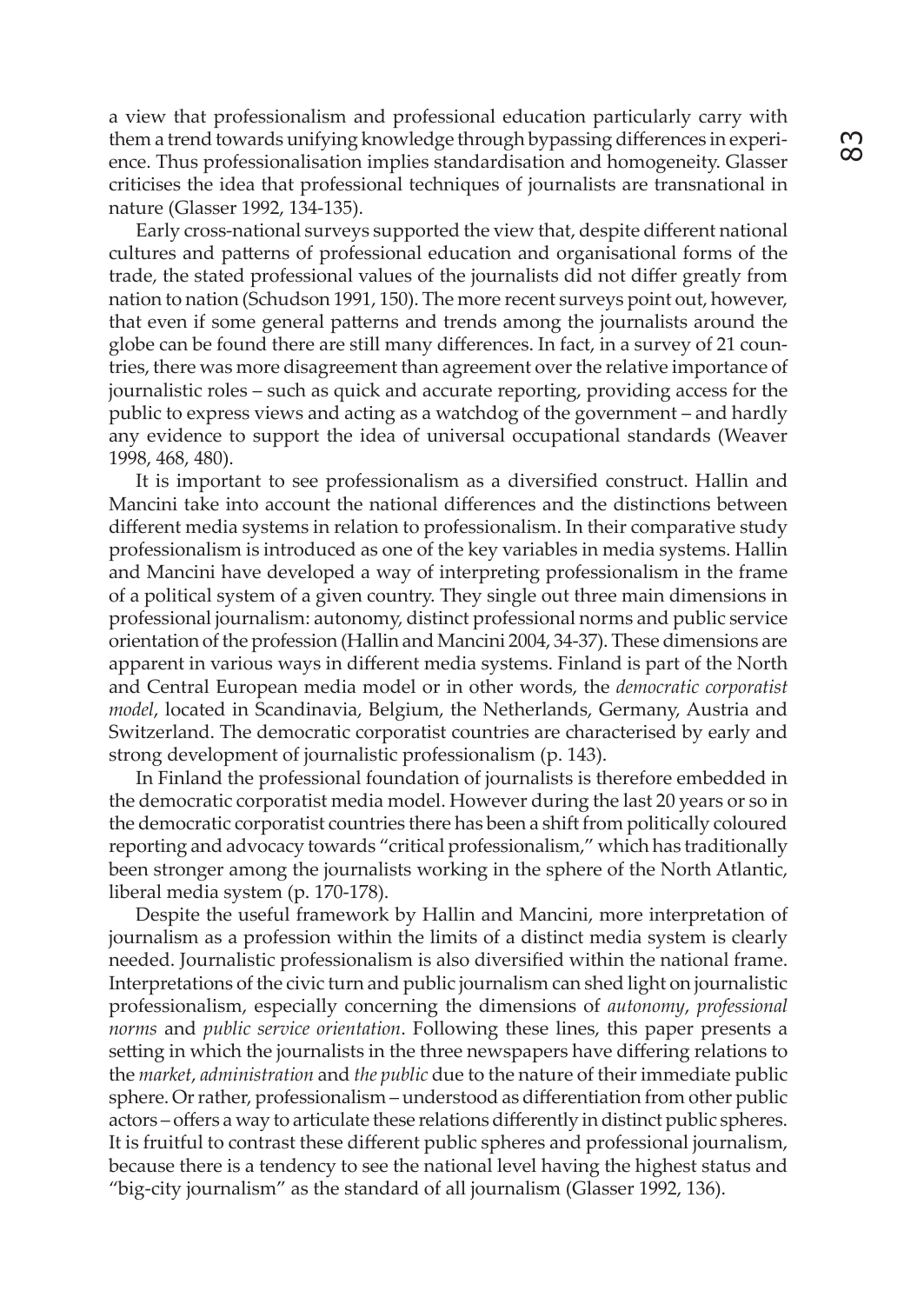Public journalism initiatives presented here also create a particularly interesting ground for research because as Peters (1999, 103) states, most public journalism initiatives have emphasised the local as the chief site of political engagement, even if the most acute problems are rather mixtures of the local, national and global elements. Gans (2003, 37, 98) also pays attention to the fact that American public journalism has mainly been attempted in small and middle-sized towns. However, here we have the opportunity to compare three initiatives, including the national context.

#### The Civic Turn in Journalism

The "civic turn" in journalism is connected with the wider issues of civil society and civic participation that have been dominant themes of discussion before and after the turn of the new millennium (cf. Dahlgren 2006). Public/civic journalism is a movement originating from the United States and it is a normative yet experimental set of journalistic ideas and practices, which emphasise the importance of citizen<sup>1</sup> involvement in journalism.

The initial take off for public journalism was the critique of the election coverage in the 1988 presidential election in the USA. At that time reporting concentrated on competition and poll results rather than on actual issues. This "horse race" style left issues relevant to the majority of the electorate uncovered. Journalists started to ask if they had remembered the public often enough, and concluding that the answer was "no," they set out to find the public again by changing journalism (Rosen 2000, 680).

Public journalism coverage was more concretely "invented" through a series of practical experiments in the early 1990s. It was extended through attempts to develop daily and weekly routines from the mid-90s on, and with the advent of the Internet, new interactive approaches to civic coverage have emerged. While the earliest initiatives were aimed at expanding the scope of election coverage, the later projects have been designed to cover the problems and to address specific community issues. To date at least 600 public journalism experiments and projects in 320 newspapers have taken place in the USA (Friedland 2003, 119; Friedland and Nichols 2002).

Public journalism has also faced a lot of criticism. Firstly, most of the criticism is targeted at the role of the journalist. Many critics resent the idea of the reporter becoming too much involved in community life, thus not being able to retain her independency and objectivity. The critics take the view that public journalism merely originates in an attempt to gain a profit by pandering to audiences, and therefore the role of the journalist as the advocate of the public good is questionable (Buckner and Gartner 1998; Hardt 2000; Haas and Steiner 2003).

Another area of criticism is the idea of deliberative democracy and the scale on which it is possible. The critics, for instance, think that the idea of public journalism is too centred on discussion and thus the benefits of the experiments are left on the level of face-to-face communication and local matters (Peters 1999; Pauly 1999).

A third set of critical points focuses on the content of the stories produced according to public journalism ideals. The critics claim that the stories cannot offer anything new to the readers, that they are homogenous and too rational or conventional for the taste of readers (Davis 2000; Gans 2003).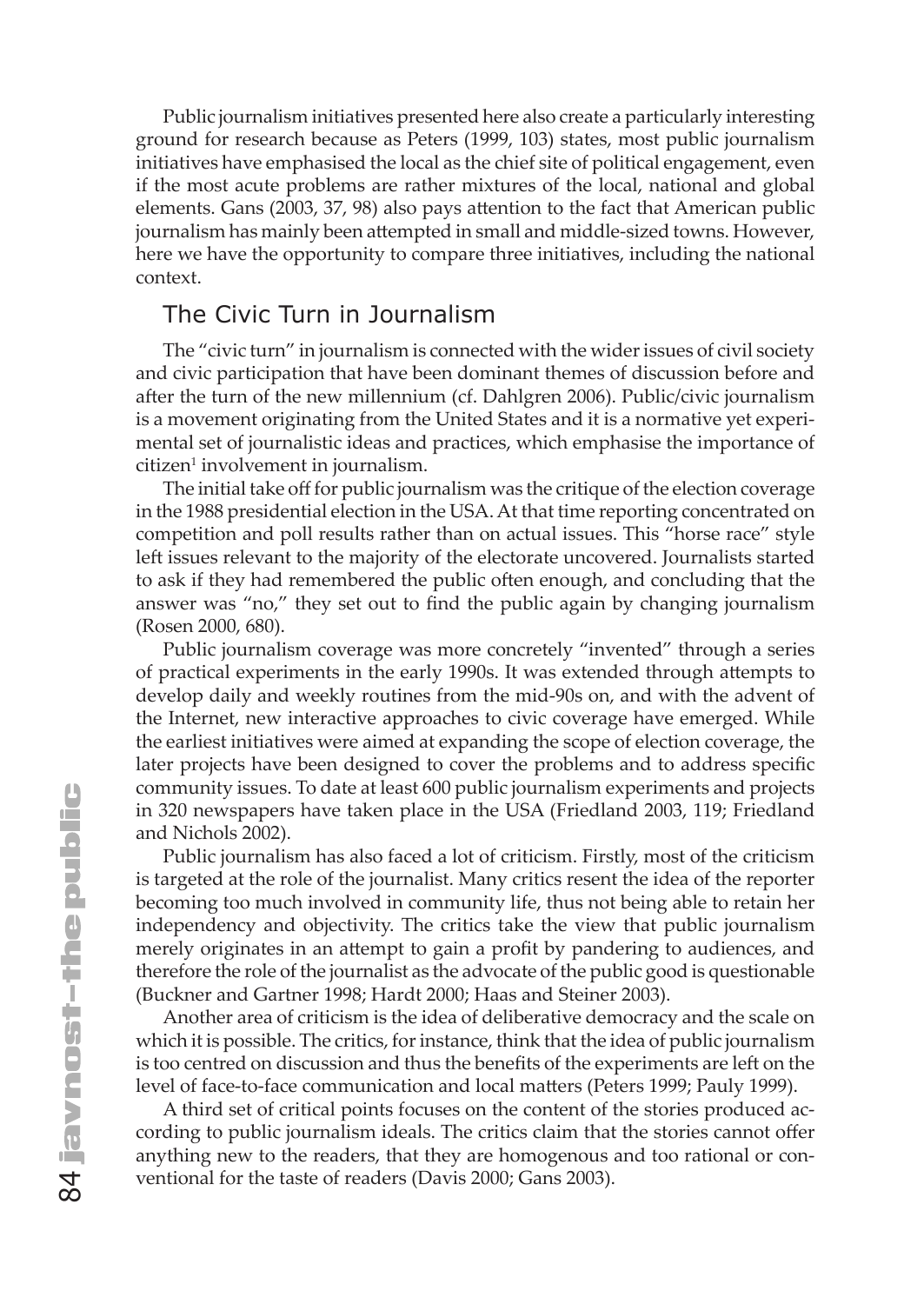The fourth critical theme deals with the incoherency of public journalism theory and its heavy dependence on experiments and projects (Meyer 1995; Glasser 2000). The critics claim that public journalism scholars never tried to build a real theory for the movement, and therefore without a guiding philosophy, public journalism advocates cannot criticise the existing practices or develop new ones (Haas and Steiner 2003, 34; Haas and Steiner 2006, 239-240).

It is worth noting that the critical voices seem to centre around the basic dimensions of professionalism and public sphere: autonomy of journalism from the *market* and *administration* and the position of *the public*. Vigorous debate indicates that public journalism initiatives provide fruitful empirical material for studying professional values in journalism, even if the peak of the movement seems to have been passed in the USA. Some writers estimate that the "old public journalism" has now morphed into web-based "public's journalism" – such as blogging – due to the rapid technological development and to the fact that the original public journalism enthusiasts, such as Jay Rosen, have "gone electronic" (Witt 2004). This paper, however, concentrates on the "old" public journalism style, in which the media professionals' actions and interpretations are considered central. Technological development has of course influenced and will continue to influence the ways in which "old" public journalism is understood conceptually.

In Finland the active participation of the researcher community and the general reader-oriented trend (Hujanen 2006), as well as the trend of developing municipal administration more participatory (Harju 2006) have kept the term "public journalism" in the vocabulary of most practising journalists. It was mostly the journalism researchers who introduced public journalism to the Finnish newsrooms in the 1990s. The idea of public journalism arrived in Finland during the economic depression. Hence there were serious concerns about the erosion of the traditionally strong reader and subscriber base. So, in Finland, as well as in the USA in fact, public journalism has always had a connection with the struggle for economic survival, even if the movement has been seen as an opposite development to audience strategies based on merely appealing to wealthy readership segments. The first Finnish public journalism initiatives were practical experimentation, in which the whole process itself was seen as a research result. Thereafter some methods of public journalism gained ground and some news organisations started to develop their own citizen-oriented approaches (Kunelius and Heikkilä 2003). The experiments outlined below are examples of such independently developed methods.

#### Public Journalism in Local, Regional and National **Newspapers**

In this paper I will analyse three citizen-oriented projects in the Finnish newspapers from 2003 to 2006. The cases come from a local newspaper, *Itä-Häme*, a regional newspaper, *Aamulehti,* and the leading quality daily in Finland, *Helsingin Sanomat*. 2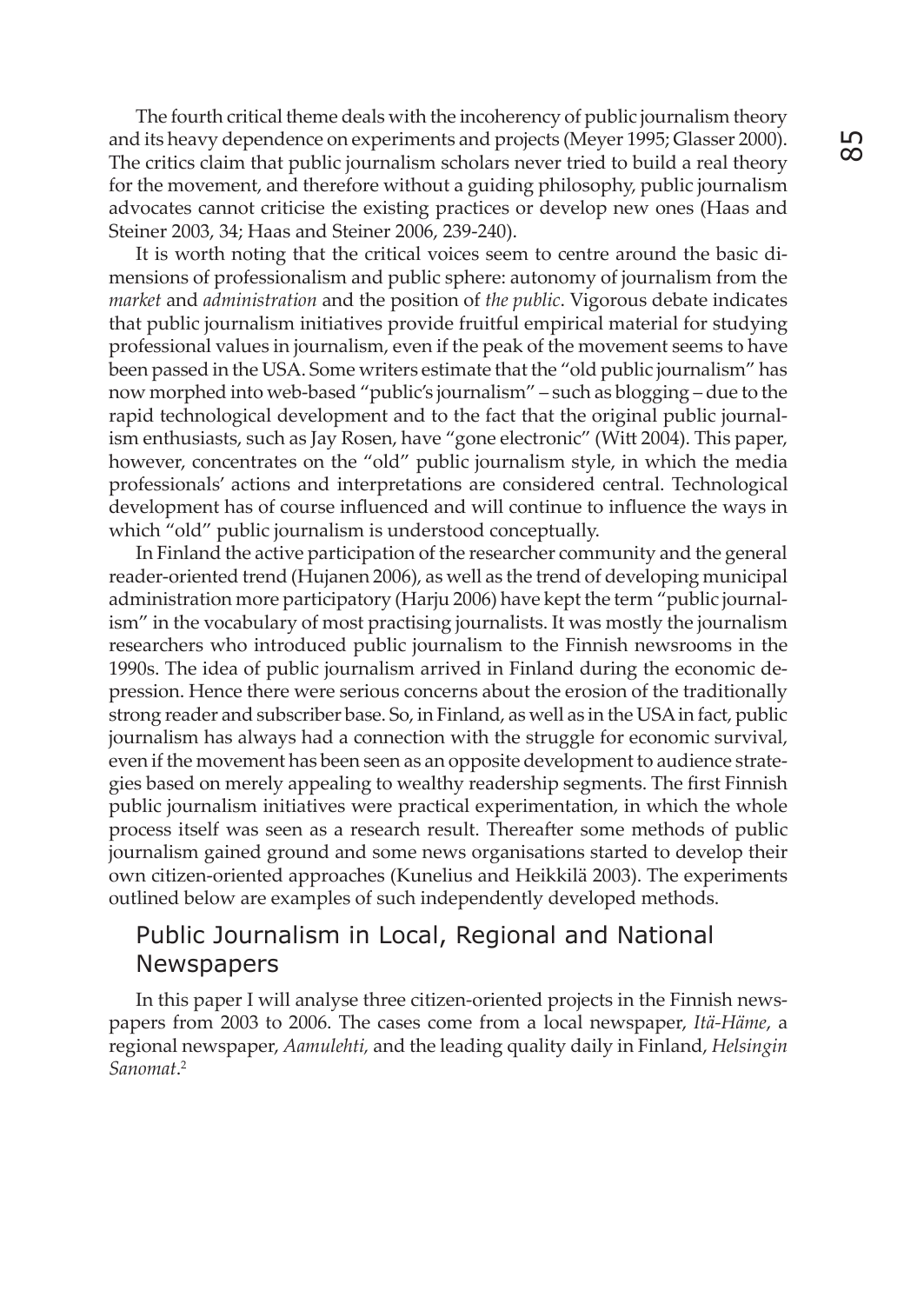|                                  | Local newspaper                                                                    | Regional newspaper                                                         | National newspaper                                               |
|----------------------------------|------------------------------------------------------------------------------------|----------------------------------------------------------------------------|------------------------------------------------------------------|
| Name                             | Itä-Häme (IH)                                                                      | Aamulehti (AL)                                                             | Helsingin Sanomat (HS)                                           |
| Location and<br>circulation area | Small town of Heinola<br>(population 21,000) and<br>the four neighbouring<br>towns | City of Tampere (pop.<br>200,000) and the<br>surrounding province          | City of Helsinki (pop.<br>560,000) and the<br>metropolitan area; |
| Circulation<br>(2005)            | 12.000                                                                             | 137,000 (third largest<br>daily in Finland)                                | 431,000 (largest daily in<br>Finland)                            |
| Publication<br>pace              | 6 days a week                                                                      | 7 days a week                                                              | 7 days a week                                                    |
| Form of public<br>journalism     | Permanent and<br>specialized civic reporter                                        | Wide citizen-oriented<br>trend, e.g. election series,<br>discussion events | Election coverage<br>project based on citi-<br>zens' agenda      |

Table 1: Local, Regional and National Newspapers

The local newspaper *Itä-Häme* (*IH*) is the first Finnish news organisation to establish a permanent post for a so-called civic reporter. The task of the civic reporter is always summarised and published along with the "civic articles."

*The topic of this article came from the readers. Would you have in mind a theme which would concern the readers of* Itä-Häme*? The theme can be critical or positive, as long as it is somehow connected to your everyday life. We can for instance go and meet the decision-maker or a politician who is in charge of the issues of concern. Ideas and tips can also be delivered anonymously* (Description of the civic reporter's article*, IH*).

The public journalism approach of the local paper sprang from the newspaper's own desire to change its working routines. The need to change was initiated by a study, which indicated, for example, that most of the news stories were presenting only a single voice, usually that of the authorities.

One of the reactions to this result was the idea of creating a post for a civic reporter, who would act as the bridge between the citizens and the paper. The civic articles produced by the reporter can be categorised into four main groups: (1) citizen–decision-maker encounters, (2) everyday life stories, (3) activation/motivation stories and (4) columns for questions and answers from the public. None of the earlier Finnish public journalism projects have resulted in creating permanent posts. In this sense the approach of *IH* is quite significant.

Besides creating the civic reporter's post, the whole organisation at *IH* has undergone restructuring. The format of the paper was also changed from broadsheet to tabloid in 2005. These developments have all been part of a strategy to build up a newspaper that would be truly local and close to its readers. Underlying this reform have been concerns about circulation figures, media competition and loss of young readers. Therefore a decidedly market-influenced viewpoint has framed the whole process, and the top management is strongly advocating public journalism.

Regional or provincial newspapers have a historically strong role in the Finnish media field. The end of the political party press system has led to a structure in which a dominant newspaper usually practises "neutral" journalism and presents itself as the voice of the province. There has been a fairly lasting bond between the readers and the newspaper, often decided for them by the area in which they live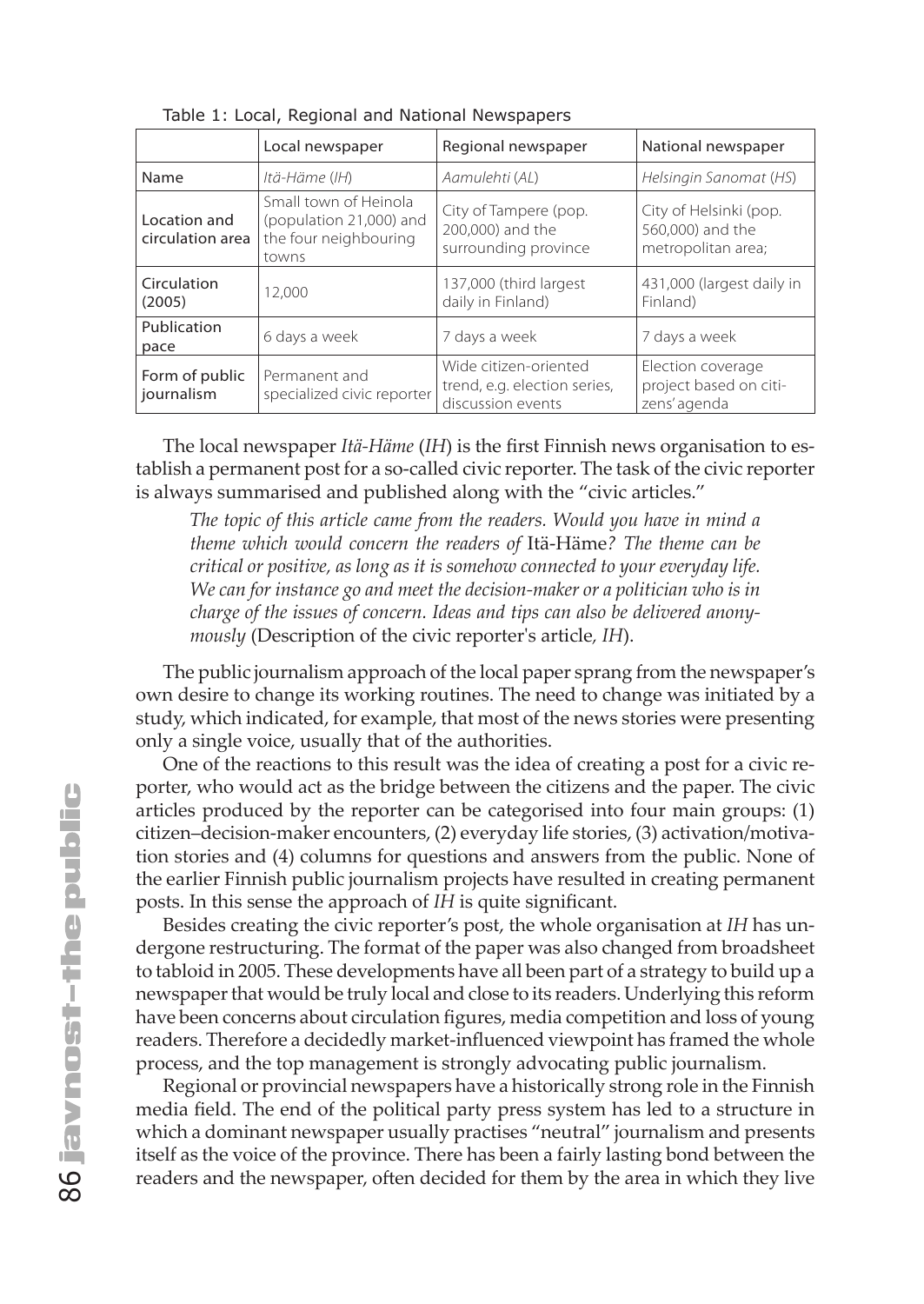(Kunelius 1999; Hallin and Mancini 2004). At present this structure is changing due to concentration of media ownership.

In *Aamulehti* (*AL*) the first steps towards public journalism were initiated and led by researchers. These experiments in the 1990s centred on reader–newspaper relationship, for instance specialised suburb reporting and panel discussions including members of the public (Heikkilä and Kunelius 1999; Kunelius 1999). Nowadays the approach has merged with the broad idea of reader orientation, which can be interpreted as a more market-driven version of public journalism. *AL* has also developed the use of audience segment monitoring methods (RISC analysis) in its journalistic work (Hujanen 2005). The way in which market monitoring has been incorporated into public journalism is quite interesting, since these methods can originally be seen as being opposed to each other.

In any case, during the past ten years *AL* has developed a series of citizenbased reporting methods. It continuously (1) organises public discussion sessions which gather together decision makers and the general public. The paper has also published (2) stories where members of the public were taken to interview the ministers of the government and to discuss with them. The purpose was to bring together the ideas and viewpoints of citizens and the top-level decision-makers. Third distinctly citizen-based method is the so-called (3) news van, which tours the province in order to elicit the views and opinions of the public.

*Helsingin Sanomat* (*HS*) is a nation-wide newspaper, with regional emphasis on the metropolitan area. The paper has an overwhelming position in the Finnish media field. It is estimated that every fifth Finn reads the newspaper. The structure of the national press market is quite unique, since there is no competition among the subscription-based national dailies. The electronic media and the tabloids are seen as the closest competitors for *HS*.

During the Finnish parliamentary elections of 2003 *HS* wanted to base its preelection reporting on a "citizens' agenda" rather than on the agenda of the political elite. Through the project the newspaper wanted to come closer to the "regular people." The relatively vague idea of "doing something different" was developed further by the chief of the politics department. He had been inspired by public journalism and sought examples of election coverage from the American and Nordic experiments.

The paper organised a survey of the public at large, in which voters were asked about the most important questions they would like to have an impact in the election. The themes turned out to include health care, care of the elderly and unemployment. Ten themes were then covered in a series of articles written as team work. The approach followed the American election projects based on the "voters' agenda" (Potter n.d.) fairly systematically, but on the other hand, nothing as thorough as this had not been done before in the Finnish press, and in that sense the approach was a sign of the civic turn of journalism in the context of the national public sphere.

In the following sections I will interpret the discourses of Finnish public journalism in more detail. The data in this article consists of interviews with journalists conducted 2004–2005.3 I will first describe how the journalists themselves interpret and frame the arrival of public journalism in their newsrooms. Secondly, I will compare the ways in which the national, regional and local contexts appear in the interpretations about the role of the public or citizens. By analysing these discourses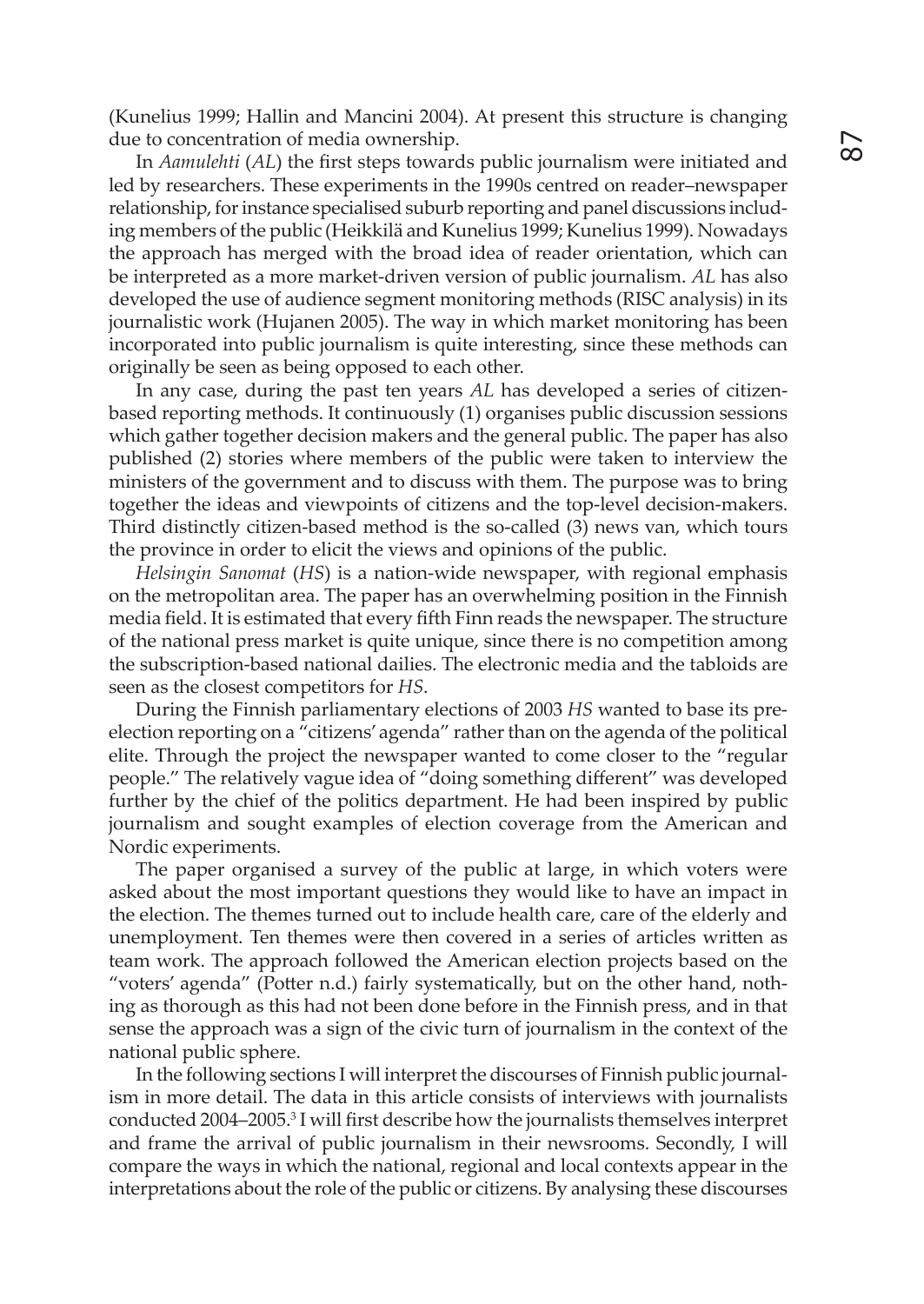I will finally be able to identify the prevailing conditions of the professional culture against which the whole civic turn is being mirrored.

#### Interpreting the Civic Turn

As outlined above, public journalism ideas have reached the three newspapers in slightly different forms. The civic turn can also be understood as a process, in which all of the newspapers studied are at different stages. The civic turn is thus also placed in varying frames in each of the papers.

At the local level the reporters see public journalism in two ways. On the one hand, it is seen as an idea initiated by management: the editor-in-chief and the local area manager. The civic turn is thus interpreted to be a part of the series of organisational reform projects that have taken place in the newsrooms, and in that sense it is seen as an approach or a strategic choice that touches everyone on the staff. On the other hand, public journalism is mostly seen as work that first and foremost belongs to the paper's civic reporter. Even so, the journalists interviewed have a positive attitude towards public journalism, but their willingness to apply the ideas and the adopted practices varies: "There are some conventions about the division of labour, but applying public journalism is by no means restricted. But in practice only few have time to do civic stories, because the working pace is so fast" (Journalist, *IH*).

The permanent position of the civic reporter and the reform projects in *IH* have prepared the ground to facilitate discussion about the ideas of public journalism. Yet the civic turn in the local newspaper is by no means total, even if the newsroom is quite small and the whole approach more coherently defined by the staff than, for instance, in the national newspaper.

Another clearly articulated frame in the civic turn of *IH* is economic pressure; the need to make a profit. The interviewees, especially the civic reporter herself, state that economic requirements affect their work and the whole newsroom culture. In a small newspaper with a small staff, the economic realities are manifested quite concretely: for every reporter there is a pressure to produce at least a story per day and the routines, such as lay-out shifts, rotate. The market logic has been clear from the start and the economic discourse has spread throughout the staff. It is clear that the civic reporter and the whole newsroom are struggling between the two logics behind (public) journalism: on the one hand, the approach is justified by the logic of the market economy, and on the other hand by the logic of the democratic role of journalism (Hujanen 2006).

It is worth noting that Wahl-Jorgensen found similar patterns in the ways U.S. editors in local newspapers view readers' letters. On a normative side, the letters to the editor are seen as part of deliberative democracy and the letters section as a public forum. But on the financial side, the letters function as a customer service, and as a local material they can boost the economic success of the paper. The editors consider that it is possible and desirable to combine the democratic interests of the community with the financial interests of the newspapers (Wahl-Jorgensen 2002, 130). This kind of normative-economic combination is also explicit in the Finnish local newspaper, and it is obvious that the journalists are aware of it and accept it without too many questions. It might very well be that economic and professional fields have always been less differentiated in the local context. This – perhaps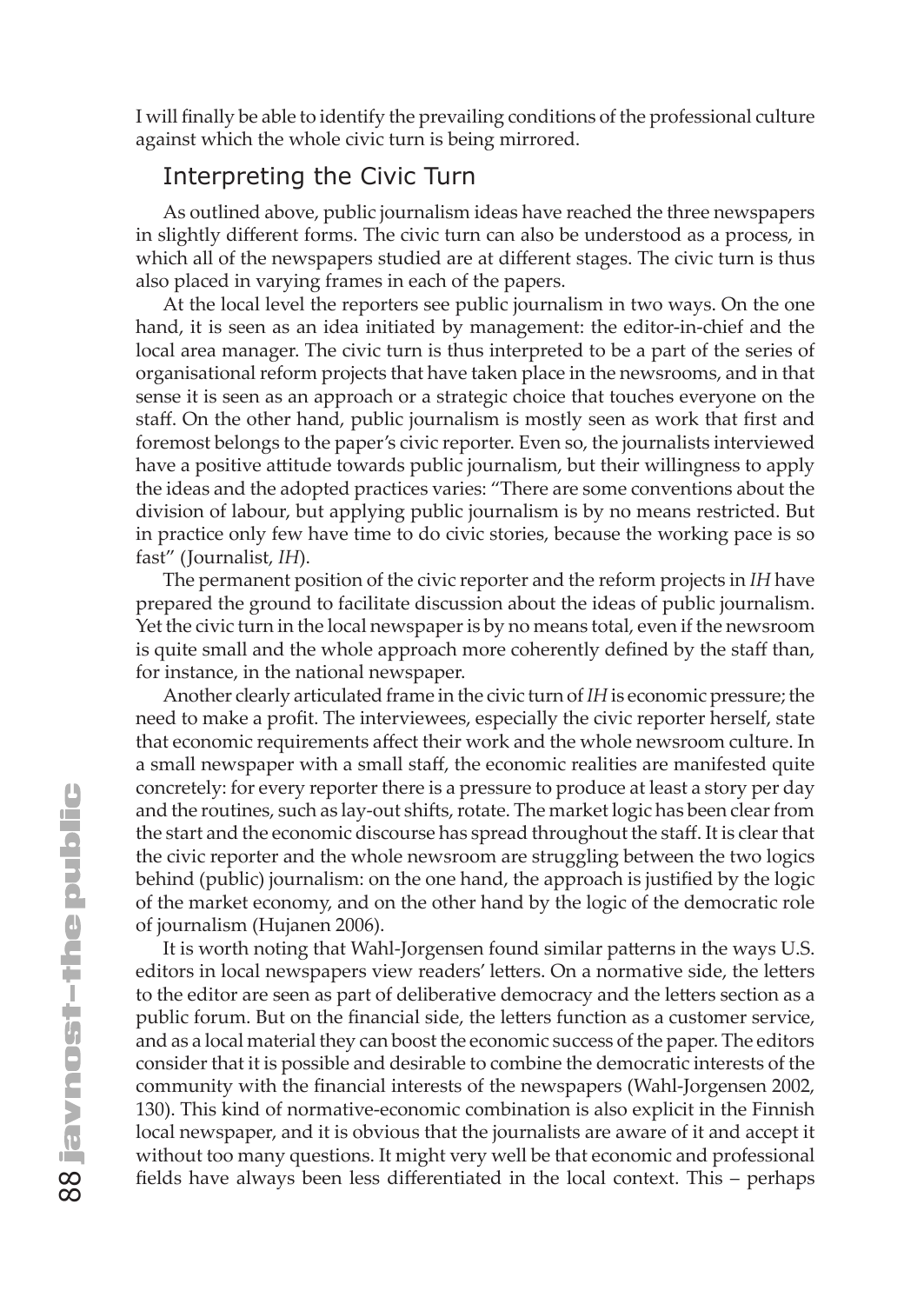somewhat paradoxically – offers fertile soil for developing the methods of public journalism and other professionally demanding approaches.

The general view among journalists in the regional paper seems to be that the staff has quite widely accepted the citizen-oriented approach as the way of doing journalism. Since AL, in contrast to the two other newspapers in this study, has the longest history of a public journalism approach, there has been more time to socialise the journalists to the particular newsroom culture and its values, routines and rituals (Schudson 1991). The approach has become such an integral part of news work that the journalists have difficulties in identifying the early stages of public journalism in their paper.

Nonetheless, the journalists in *AL* point out that the roots of public journalism are connected to historical developments in journalism and journalistic norms in general. Many journalists report that it is important to remember the idea of the newspaper as a public forum and a provider of useful information. Citizen-based journalism is seen as a part of this continuum. These notions can be better understood in the light of the Finnish regional papers' history. The regional press has a strong tradition of carrying forward the "voice of the province" into the national public sphere. This traditional task has presumably made it easier for journalists in the regional paper to frame public journalism as a suitable effort.

There is, however, another, more market-oriented frame for the civic turn in AL. The use of many differing terms to interpret the civic turn is somewhat problematic. The term "reader orientation" is sometimes used as a synonym for "public journalism," even though the meaning is slightly different. The connotation of "reader" in this context is closer to "consumer" than to "citizen." I am therefore inclined to say that "reader orientation" is used in the regional paper to refer to reader satisfaction. "Public journalism" and "citizen orientation," in contrast, refer to situations where the importance of civic participation in the news-making process is underlined. Thus, there is a clear discourse about "getting close to the reader" in all the reporters' answers, but a precise definition of public journalism is not so obvious.

Journalists in the regional – as well as in the local – paper clearly identify the central role of journalism in civic life but they also identify the existence of the market logic. Particularly among the journalists in *AL* the idea of "branding" becomes central. The interpretations of the civic turn therefore evoke also a critical discourse about the justification of the approach. As suggested by an *AL* journalist, "the main idea of the news van tours is to bring visibility for *Aamulehti*, it is very simply and clearly the point. The story is only a secondary purpose."

The combination of normative-economic justification that is seen as fairly acceptable by the local journalists is not so easily swallowed by the reporters acting in the framework of the regional public sphere. The critical ethos may rise from the tradition of the democratic corporatist system: business should be the work for distinct professionals. In societies where the idea of professional communities with special qualifications, rules and practices is widely diffused, it is more likely that journalists, too, will adapt to professional ideals such as autonomy (Hallin and Mancini 2004, 196). The profession here is clearly more differentiated from the market than on the local level.

Most of the journalists in the national daily are familiar with the term "public journalism," but a clear label of public journalism was never given to the election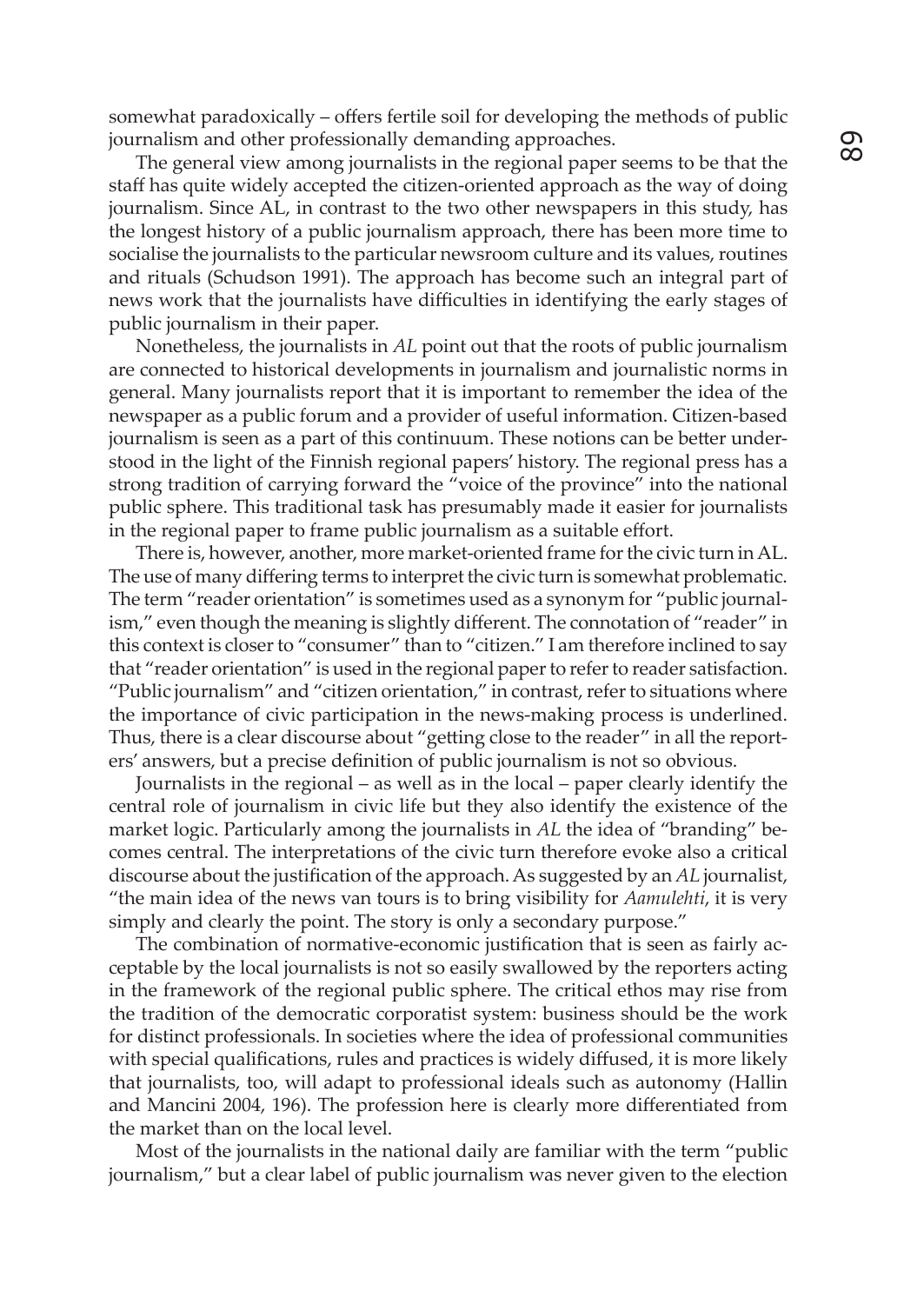project. The phrases used by the journalists in *HS* are "the view of the readers" and "activating the citizens." The citizen-based election coverage is seen as a separate project, thus in a way as a deviation from the normal political reporting. The project frame becomes clear when the interviewees report that journalists are usually willing to take part in clearly defined projects, especially if they are connected to the core tasks of journalism such as parliamentary election coverage.

Journalists underline that the citizen-oriented election coverage was a planned intent with a beginning and an end. However, some suggestions about a wider shift – the broader civic turn – in the professional values are indicated by few journalists. A *HS* journalist believes that "in general journalists as professionals have started to think more about the process of doing a story. For instance the questions about public: Who are you writing for? This discussion is nowadays more active."

Inside the large media house this shift is being exemplified by increased cooperation between different departments and by the removal of the old division between politics and domestic affairs sections in the paper. The journalists interpret such a division as old fashioned and consider that it used to prevent ways of reporting the political decisions and the effects of those decisions in the same story. There seems to be criticism towards internal differentiation of the newspaper's content and organisation.

According to the interviews in *HS*, there has been more talk about the "ordinary people" after the turn of the millennium, but the discussion has been mostly on the level of "serving the readers." A group of *HS* journalists interviewed in the study summarise the shift in this way:

- We have got closer to people during the past years for many reasons; people have become more enlightened, they contact us more vigorously with e-mail…
- The circulation figures have gone down.
- Yes they have gone down, and they have made us think how we could, so to speak, serve the readers better.

The circulation pressures are apparent in this quotation, but as mentioned, that is not a substantial dimension in the general interpretation of the civic turn in *HS*. However, it is interesting to see how the journalists believe that the readers have become more "enlightened" and demanding, which also poses challenges for public service orientation. The journalists in *HS* seem to foster the idea of elite readership.

#### Citizens' Role in Public Journalism

The interpretations of the civic turn in each of the newspapers also bring forth notions about the role of the citizens in journalism. In the Finnish context, the journalists interpret citizen–journalist relations much within the framework of the public service ideal of journalistic professionalism. But again, the role of the citizens in the different public spheres is also slightly differing.

Journalists in the local paper regard citizens as actors, who can and should have a role also in the news and not just in the lifestyle pages. The journalists seem puzzled by the fact that the public considers them so distant. One of the journalists in *IH* raised a simple question: "I don't know why we are so hard to approach?" In fact, approachability was an important motivation behind the civic reporter concept.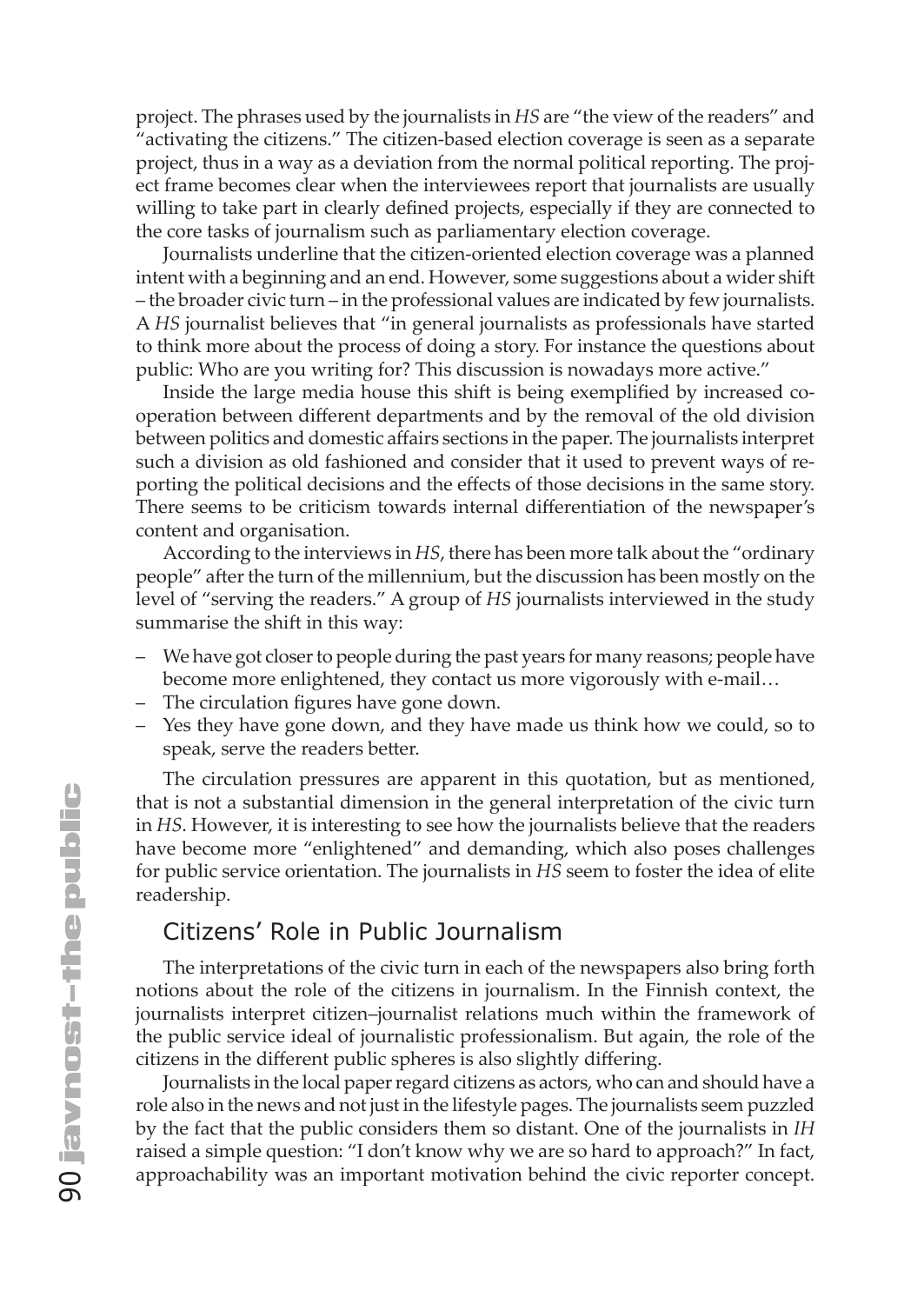The paper wanted to have a reporter who would become a familiar face among the public and would also create more natural interaction between the newsroom and the readers. In all, the idea of public journalism is based on the notion that social, moral and ideological barriers that journalists have created to protect their independence should be countered in order to break up the detached reputation that journalists have (Meyer 1995).

The smaller the paper, the closer the public – this is one of the myths of local journalism. Yet the local journalists' everyday experience and interpretations in *IH* point in another direction than the myth. The citizen–journalist relationship is not in any sense more "natural" in the local setting than in the national or regional settings.

*There was a lot of discussion that we are writing about the wrong issues if they don't cause any reactions among the readers. And that is why we now have to go where the people are and get the issues from there, because before we had the problem that our contacts with the local people were so poor*  (Journalist, *IH*).

The role of the citizen in the local context is also connected to a symbiotic relationship between the paper and local officials. Journalists wish to have the public as backup when they choose topics or angles for their stories, so that the paper could try to loosen the traditionally strong ties with the local authorities. After the civic turn in *IH*, the journalists have become aware of the fact that it is not necessarily natural for journalism to use the existing power structures as the primary news sources. That practice has rather been a result of professional norms such as objectivity (Soloski 1997, 144).

The shift from existing power structures to civic sources is highlighted by the civic reporter's work and her networks. In addition text-messages, letters-to-theeditors and Internet questionnaires are used as methods for learning about the citizens' agenda.

In contrast to the local setting, the position of citizen in the regional newspaper is not to act as a partner to the journalists in their search for autonomy from the officials. Journalists in *AL* seem quite sure of their role as critics and watchdogs, so that the citizens are not harnessed for that purpose. However, in the so-called encounter stories, in which citizens are taken to discuss with the ministers in the capital city, the people are seen as representatives of the province and the grass root level. In this sense the "regular people" are positioned as a counterforce to the governmental politics orchestrated from the capital, but the paper does not need the public to boost its own position as a watchdog; rather as a common voice of the province.

*A goal is to increase reader-activism; it means that the reader cannot only be the object, but that he needs to act as well. He needs to be the voice of the ordinary inhabitant of this province, too* (Journalist, *AL*).

The paper clearly positions itself as the main actor in the regional public sphere. The public sphere needs to be revitalised and the citizens need to be activated to take part in public life. In fact, in that sense the citizens are actually positioned as objects that need to be helped. The idea becomes obvious when the journalists talk about the discussion events that are organised around the region of Tampere. They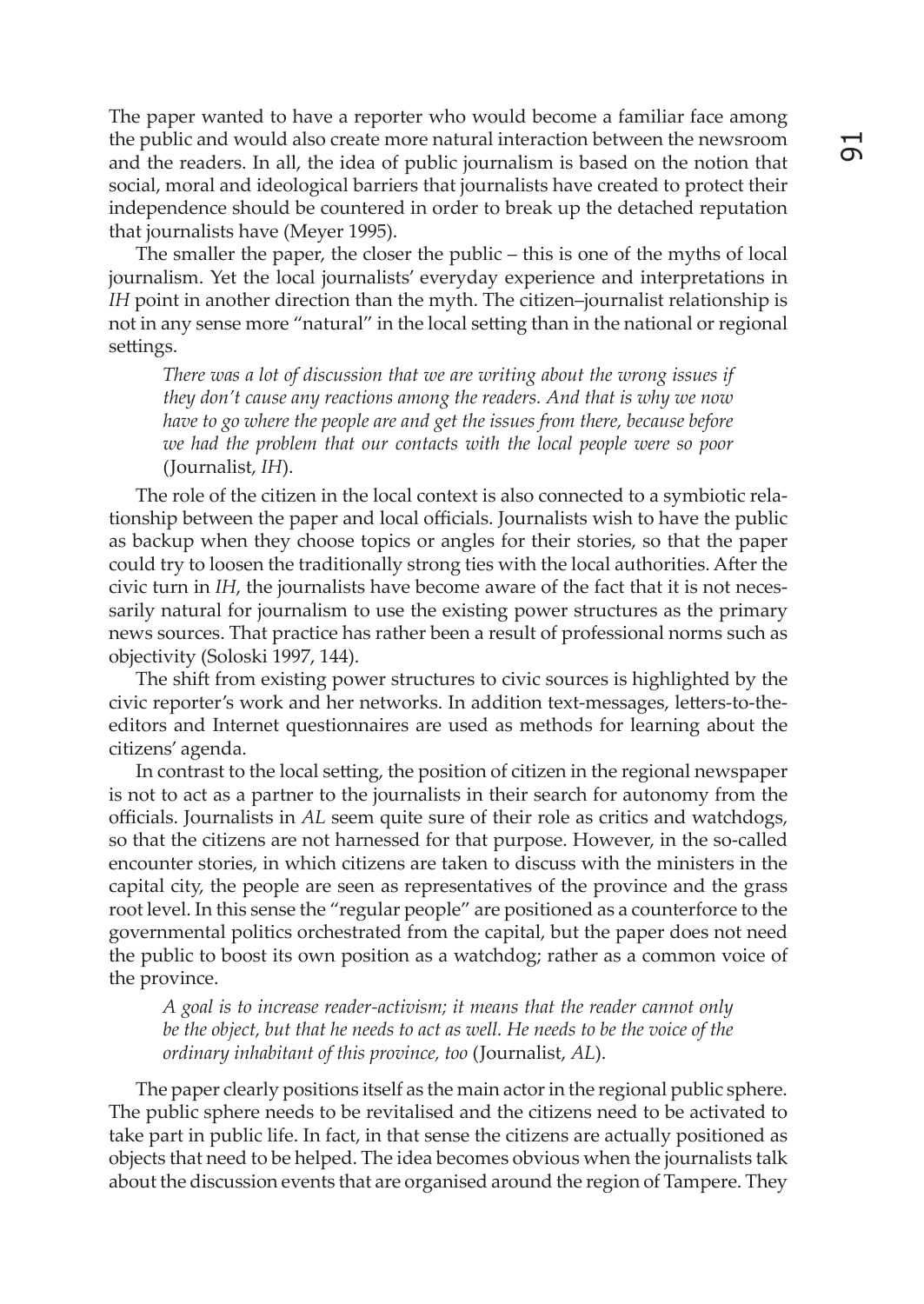consider that if it was not for the paper's own initiative, no one in the region would be willing to organise public debates in some of the smallest towns.

In contrast to these notions, it is interesting that the position of the citizens in the public journalism approach of the regional paper is quite demanding: citizens are wished to be active and well prepared. Without them there would be nothing to write about after the discussions and thus the relationship between the public and the media works in two ways. Ideally both parties would gain something from the situation: the public gets the chance to deliberate and the newspaper gets material for stories.

In the context of the national daily, the position of the citizen is less concrete. Ideally citizens would act as experts on their own lives, but in practice they are often a device needed for writing a story.

*Sometimes ordinary people are just like elements that we use in a dramaturgical way. But people can also have very good knowledge about their own field, and in that sense they are also experts* (Journalist, *HS*).

Thus compared with the situation in the smaller papers, the journalists in *HS* seem to view the public more symbolically. The main role for the citizens in *HS* is to provide the stories with "the citizen angle" that has been neglected earlier in political reporting. This might result in the situation where civic action is lifted out of its larger context rather being integrated into the journalistic practices. People may be asked to prepare (anonymous) questions for the politicians or act as informants in a survey, but the relationship between the journalists and the citizens is not very operational or active.

Is it simply due to the very nature of the national public sphere that the citizens are positioned in a symbolic way? I am hesitant to draw such direct conclusions, but it is possible that the rather autocratic role of *HS* as *the* forum of national public discussion makes more demands of journalists to justify why certain citizens are given access to the public sphere and others are not. In other words, in the national public sphere there are more pressures for the citizens to represent a larger group than in the local context. Therefore it might be less controversial for journalists in the national paper to "use" citizens as anonymous voices or examples of something rather than to adopt truly participatory methods.

## Professional Culture and Public Spheres

In this article I have considered the role of local, regional and national contexts and the interpretation of public journalism in three different newspapers. In this concluding section I will summarise the interpretations that the civic turn evokes in each of the cases about the relationship between professional journalists and the *market*, *administration* and *the public*. This summary, then, will draw an outline of the prevailing professional culture of each of the newsrooms.

The local newspaper *IH* wishes to move away from the cautious and uncritical newsroom culture. Public journalism initiative and the work of the civic reporter are seen as integral parts of this shift. There is, however, a clear market-influenced strategy combined with the public journalism initiative of the local paper. The management of *IH*, especially, underlines the important function of the civic reporter's articles as method for achieving reader satisfaction. Nevertheless, the interviewees in the local paper stress that the civic articles are at their best when they lead to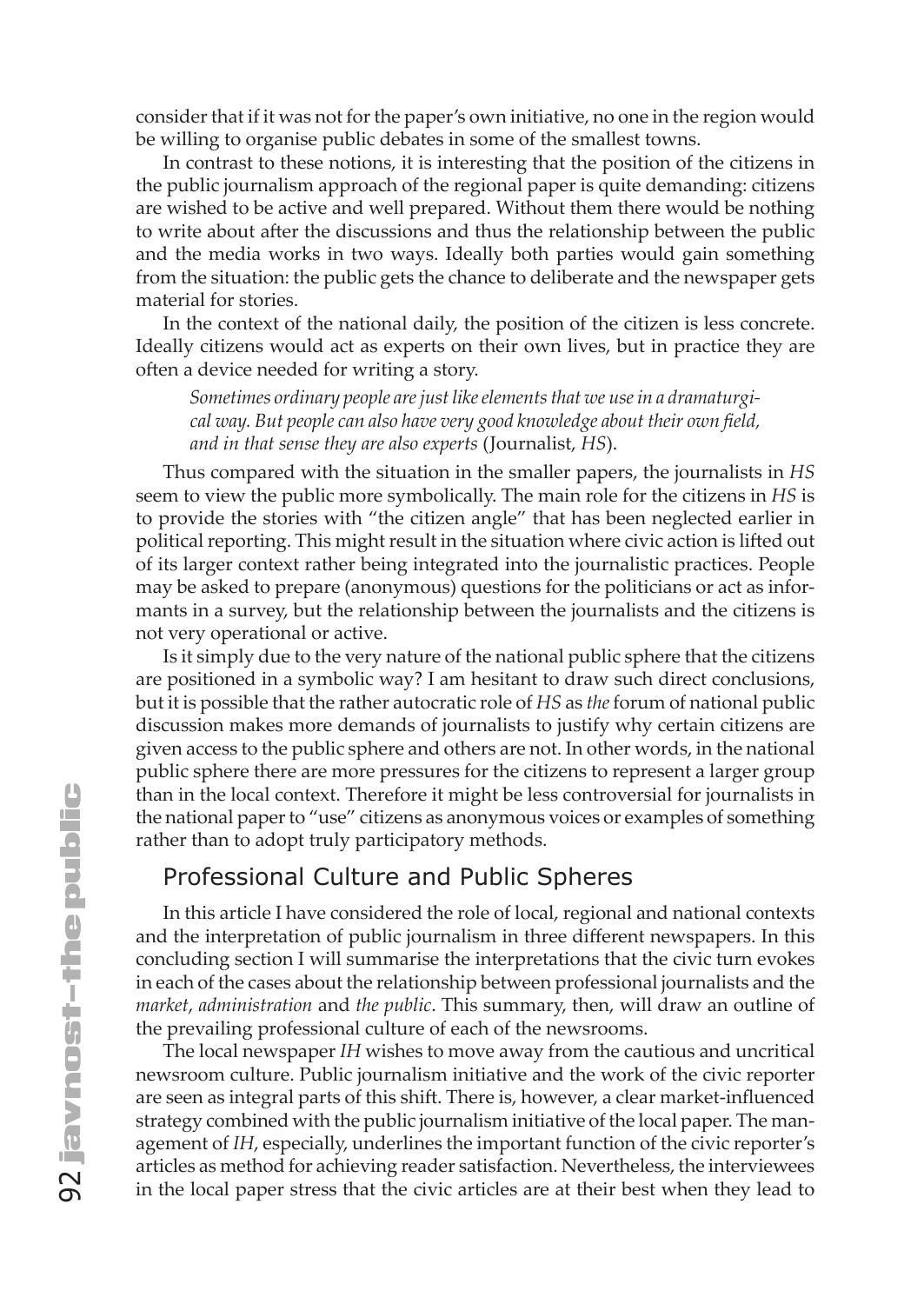concrete changes or have an impact on the local community. Hence the journalists do not interpret the civic turn solely as a marketing manoeuvre.

A strong prevailing condition in the local newspaper is its closeness to the administration. Schudson points out that one study after another comes up with essentially the same observation that the story of journalism is the story of the interaction of reporters and officials (Schudson 1991, 148). In fact, one of the clearest discourses in *IH* is about the need to turn away from dependence on local officials, agenda-driven journalism and elitism.

The citizens, therefore, are seen in *IH* as partners for local journalists in their attempts to reduce their dependence on the municipal officials and other authorities. Interpretations of the civic turn at the local level indicate that the prevailing journalistic culture is viewed as rather conservative by the staff itself. The journalists and editors wish to develop the paper towards sharper criticism, more intensive style and participatory reporting (Gans 2003, 95), which would enable the public to participate in politics and have an impact on the local affairs.

The regional paper *AL* has been deliberately developed towards reader-orientation in past years. This orientation is the clearest element of the professional culture and widely accepted in AL, but not totally without criticism. Some journalists criticise the notion that reader/citizen orientation has become too much a certainty in the paper, a shallow phrase or a marketing trick. Journalists seem to recognise and challenge the market logic more actively in *AL* than in the local context of IH.

In contrast to the concerns about business influence, the journalists acting in the regional public sphere do not seem to be alarmed about dependence on the authorities. *AL* is the most important newspaper in the region and it has achieved a position as a dominant public actor and a critic. This position might result from the fact that the regional public sphere lacks the kinds of institutional and representative power structures that are to be dealt with in the local and national contexts.

Concerning the role of the public, a prevailing element in the journalistic culture of the regional paper is clear: activation of civic life. The ideas of activating people, encouraging them and helping the citizens to create their own agenda are repeated in the answers of the journalists in *AL*.

In the context of the national public sphere in *HS*, civic turn is seen as an idea that is percolating down among the journalistic field in general. Within *HS*, however, public journalism is viewed as a separate project. This interpretation indicates that the professional culture of the national newspaper is rather solid and not easily shaken by new approaches. The journalists feel secure in their own position within the organisation and they are also well aware of the leading role of *HS* as the forum for national public debate. Questions about market-driven journalism are quite scarce in the national context. The professional culture of the national newspaper is thus most clearly differentiated from the business culture.

However, journalists' interpretations of the civic turn shed light on the fact that the journalistic culture in its relation to administration is at a crossroads in *HS*. The journalists are pondering whether the paper should continue to follow the agenda set by the national political and administrative apparatus and keep itself in the role of a transmitter, or whether it should identify itself in a more proactive way. In the context of the civic turn a slight shift in the firm status of the administration as the primary source of news is apparent.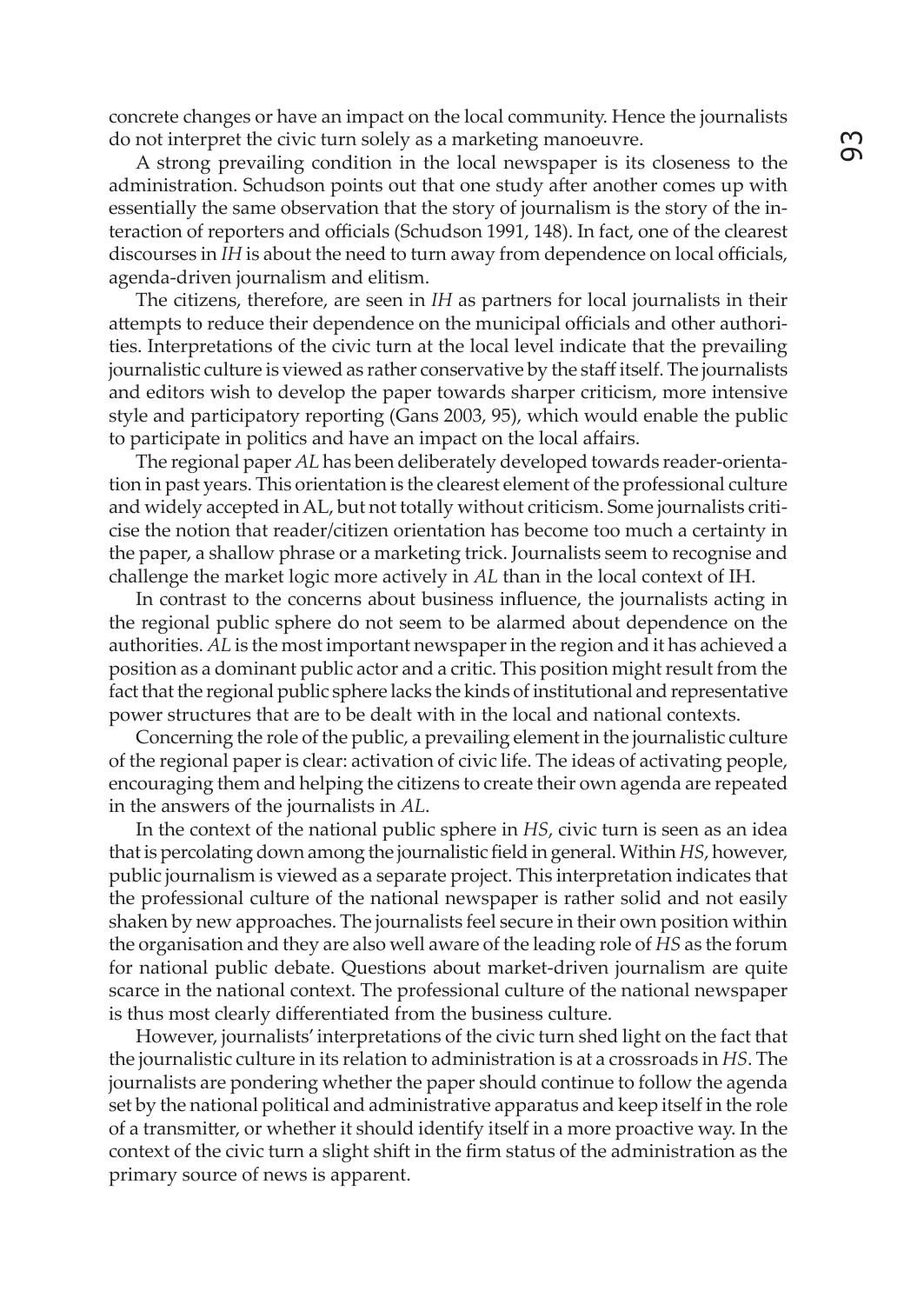The relationship between *HS* and the public is somewhat ambivalent. On the one hand citizens are seen as movable particles in the news stories, but on the other hand as real actors or experts, who should be taken seriously in the news making process. The interactive culture between readers and journalists is still in its developing stage even though Internet has made reader feedback easier and the comments from the online discussions are now considered more methodically than before.

Table 2 summarises the findings of this paper: the frames that are given to the civic turn, the role of the citizen in journalism and the prevailing conditions of the professional culture against which public journalism is being interpreted in different newspapers.

|                                        | Frames of the civic turn                                                                                                                                            | Role of citizens                                                                                                                                                            | Professional culture                                                                                                                                                            |
|----------------------------------------|---------------------------------------------------------------------------------------------------------------------------------------------------------------------|-----------------------------------------------------------------------------------------------------------------------------------------------------------------------------|---------------------------------------------------------------------------------------------------------------------------------------------------------------------------------|
| IH in the local<br>public sphere       | Civic turn as part of<br>organisational devel-<br>opment, matter of<br>recruitment. Idea con-<br>nected with circulation<br>pressures.                              | Citizens help the paper<br>to maintain distance<br>from the local authori-<br>ties.                                                                                         | Professional culture and<br>reporting is cautious.<br>Paper has close relations<br>with local authorities,<br>but is distant from the<br>regular readers.                       |
| AL in the<br>regional<br>public sphere | Civic turn part of longer<br>development of reader-<br>oriented methods in the<br>paper; connected to<br>economic pressures and<br>sense of media competi-<br>tion. | Two-way relationship:<br>paper helps to activate<br>civic life, and citizens are<br>required activeness in<br>return. Citizen activity<br>is needed for writing<br>stories. | Professional culture<br>actively built around<br>"reader orientation," but<br>not without criticism.                                                                            |
| HS in the<br>national<br>public sphere | Larger civic turn in jour-<br>nalism is sensed, but not<br>clearly articulated in own<br>paper. Own approach<br>seen as distinct project.                           | Citizens more in a sym-<br>bolic role. Still a clear<br>wish to get ordinary<br>citizens interested and<br>represented in journal-<br>ism.                                  | Solid professional cul-<br>ture: paper is seen as a<br>centre of national public<br>discussion, which nor-<br>mally stems from flow<br>of materials provided by<br>authorities. |

|  |  |  |  | Table 2: Summary of Interpretations of the Civic Turn in Three Finnish Newspapers |
|--|--|--|--|-----------------------------------------------------------------------------------|
|--|--|--|--|-----------------------------------------------------------------------------------|

To revert to Hallin and Mancini's three main dimensions of professionalism: firstly, journalistic autonomy is continuously been contested by financial logic, which crosses the borders between marketing departments and editorial offices. Public journalism is by no means free of this market logic, and some believe that public journalism is actually in the centre of this transformation. According to observations in this paper it can be claimed that market interests and democratic concerns coexist (Haas and Steiner 2006, 243; Hujanen 2006). The nature and size of the public sphere together with the economic situation of the paper seem to affect the intensity in which either of the logics is articulated. All in all, the journalists in the three newspapers see their own newspapers as fairly autonomous, central and influential actors in their immediate public sphere, based on the strategic position they have in the flow of information (cf. Hallin and Mancini 2004, 34).

Secondly, public journalism and its relationship to *professional norms* vary slightly in the various public spheres. In the local context especially, public journalism is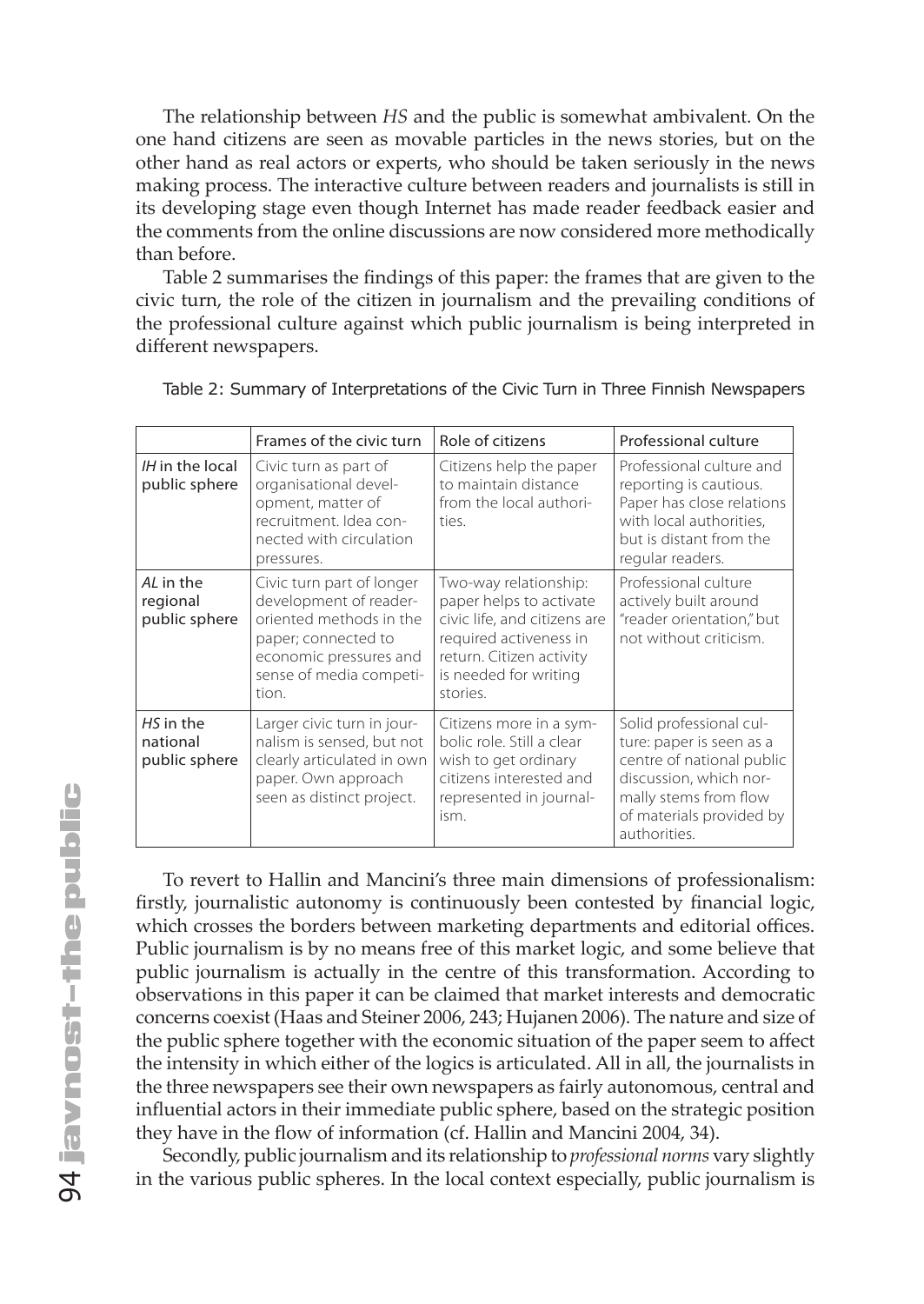not seen as a threat to existing professional norms, but as a way to improve the journalistic performance. In the regional context, however, public journalism and its promotional side are partly seen as contradictory to existing professional norms. It is interesting that in the regional paper, where public journalism has been integrated into the newsroom culture most extensively, the journalists also seem to recognise most clearly the controlling nature of professionalism (cf. Solsoki 1997). In the context of the national public sphere the current professional culture and its norms are strong. However, in all of the newspapers the journalists report that public journalism could start to threat current professional norms if the journalists practising it were to forget source criticism, objectivity and newsworthiness. Thus public journalism is merged with the existing professional norms.

Lastly, *public service* orientation has clearly been enhanced by the civic turn in each of the newspapers. However, there is a slight shift away from the more traditional understanding of public service as merely disseminating information or education. Public service in the context of public journalism is seen more as an interactive task. In all of the three public journalism initiatives the public and its needs have been placed in the focus. The public is thus best served by including them more actively in the discussions going on in the public sphere. It is possible though that the strong legacy of democratic-corporatism evokes journalists to interpret the civic turn as citizen orientation rather than mere business tactics or reader orientation.

In the light of this analysis, the tools that public journalism provides for development of journalism seem more appropriate for local and regional settings. Or rather, the public journalism approach of the national newspaper in this case appears to be less connected with its public than the approaches of the other papers. The potential of public journalism is better realised in the more extensive and permanent approaches, which call for more serious professional self-reflection. It is obvious, however, that there has been a transformation in the understanding of public journalism in Finland. There has occurred a shift from the early approaches of learning by doing towards a more clearly articulated and business-oriented "format development."

The closest point of reference to the newspapers and their staff is their immediate circulation area – whether it is local, regional or national. That area is most often used as point of departure in the journalists' interpretations. But is the circulation area the same as the public sphere in which the newspaper acts? The simple answer to that is: the journalists seem to think so. Or to put it more mildly: it is not natural for the journalists to explicate that other kinds of public spheres also exist, since the role of the newspaper is seen to be so central. In these Finnish cases and in the public journalism frame, the public sphere seems to be by definition a journalistic public sphere. The public spheres in which the newspapers act have the press in the centre, public discussion is led by the newspaper and the public agenda is set in the newspaper. The journalists' perceptions of the public sphere seem to be culturally and regionally bound.

#### Acknowledgements:

The author wishes to thank Risto Kunelius and Heikki Heikkilä for assistance in preparing the manuscript.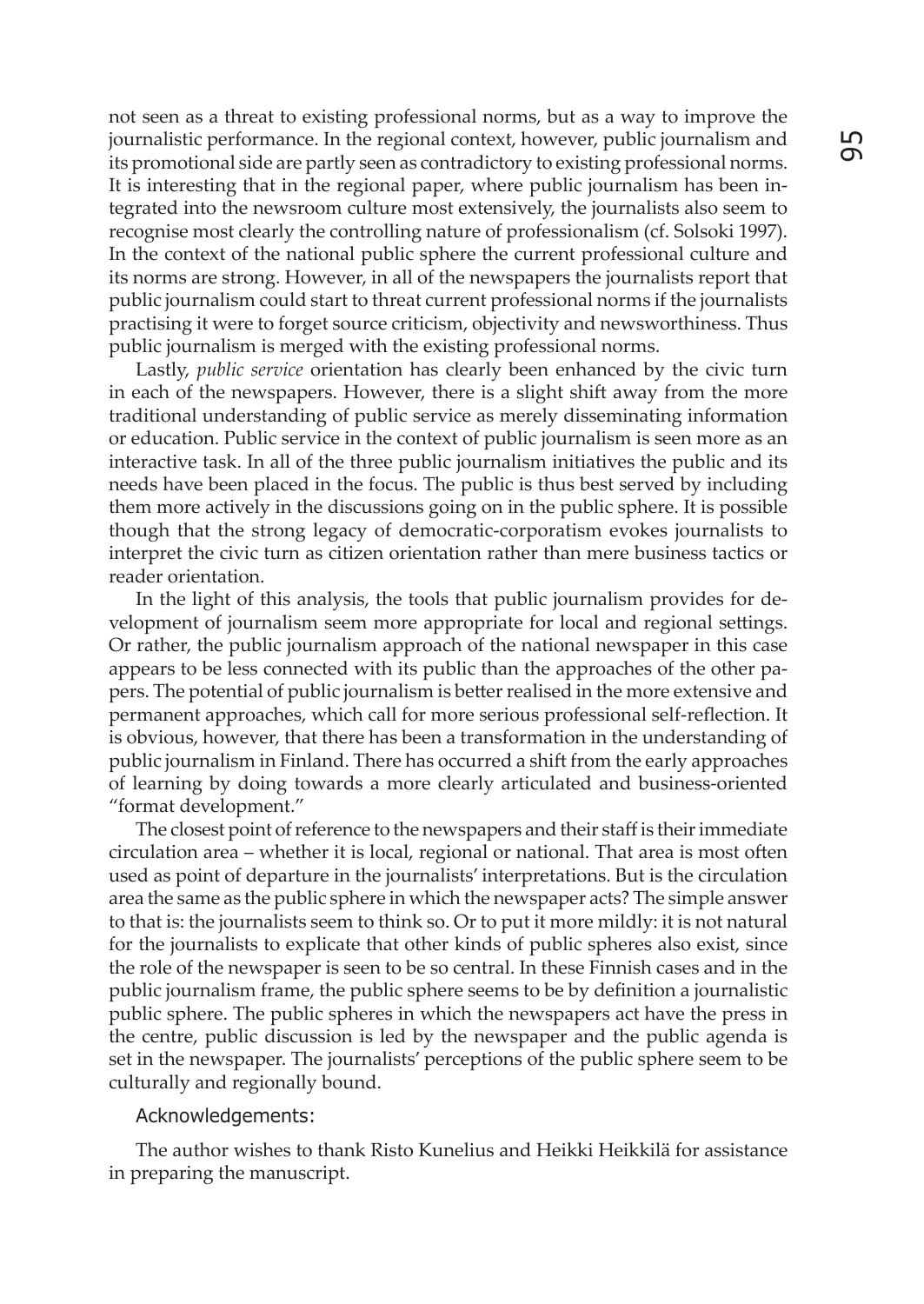## Notes:

1. Citizenship is a notion built on interlocking rights and responsibilities of individuals as members of social entities. The term "citizenship" has at least legal, political, social and cultural layers (Calabrese 1999; Couldry 2006). In this article I am not referring to citizenship as legal status, but as a form of social agency that is connected to distinct practices of politics and communication. Citizens are considered members of the public; participating actors in the public sphere (Dahlgren 2006).

2. The newspapers were chosen for this study to exemplify some of the more systematic experiments of public journalism in Finland. These papers may not, therefore, represent the most typical types of regional and local papers.

3. I conducted the interviews in groups of two or three in the national newspaper and individually in the other newspapers. Interviews were also transcribed. Number of informants: *Helsingin Sanomat* 11, *Aamulehti* 8, and *Itä-Häme* 5.

### References:

- Buckner, Jennie and Michael Gartner. 1998. Public Journalism in the 1996 Elections. In E. B. Lambeth, P. Meyer, and E. Thorson (eds.), *Assessing Public Journalism*, 223-231. Columbia: University of Missouri Press.
- Calabrese, Andrew. 1999. The Welfare State, the Information Society, and the Ambivalence of Social Movements. In A. Calabrese and J. C. Burgelman (eds.), *Communication, Citizenship and Social Policy: Rethinking the Limits of the Welfare State*, 259-278 Lanham (MD.): Rowman & Littlefield.
- Couldry, Nick. 2006. Culture and Citizenship. The Missing Link? *European Journal of Cultural Studies* 3, 321-339.
- Dahlgren, Peter. 2006. Doing Citizenship. The Cultural Origins of Civic Agency in the Public Sphere. *European Journal of Cultural Studies* 3, 267-286.
- Davis, Steve. 2000. Public Journalism: The Case Against Debate: Public Journalism. *Journalism Studies 4*, 679-694.
- Fraser, Nancy. 1992. Rethinking the Public Sphere: A Contribution to the Critique of Actually Existing Democracy. In C. Calhoun (ed.), *Habermas and the Public Sphere*, 109-142. Cambridge: MIT Press.
- Friedland, Lewis A. 2003. *Public Journalism. Past and Future.* Dayton*:* Kettering Foundation Press.
- Friedland, Lewis A. and Sandra Nichols. 2002. Measuring Civic Journalism's Progress: A Report Across a Decade of Activity. A Study conducted for The Pew Center for Civic Journalism.
- Gans, Herbert J. 2003. *Democracy and the News*. New York: Oxford University Press.
- Glasser, Theodor L. and Lee, Francis L.F. 2002. Repositioning the newsroom: the American experience with "public journalism" in R. Kuhn and E. Neveu (eds.), *Political Journalism. New Challenges, New Practices,* 203-224. London: Routledge.
- Glasser, Theodor L. 2000. The Politics of Public Journalism Debate: Public Journalism. *Journalism Studies 4*, 679-694.
- Glasser, Theodor L. 1992. Professionalism and the Derision of Diversity. The Case of the Education of Journalists. *Journal of Communication 2*, 131-140.
- Harju, Auli. 2006. Citizen participation and local public spheres. An agency and identity focussed approach to the Tampere postal services conflict. In B. Cammaerts and N. Carpentier (eds), *Reclaiming the media. Communication rights and democratic media roles,* 92–106. Bristol: Intellect.

Haas, Tanni and Linda Steiner. 2006. Public Journalism. A Reply to Critics. *Journalism 2*, 238-254.

- Haas, Tanni and Linda Steiner. 2003. A Public Philosophy For Public Journalism. In Harper J. and T. Yantek (eds.), *Media, Profit and Politics: Competing Priorities in an Open Society*, 33–52. Kent, OH: Kent State University Press.
- Hallin, Daniel C and Paolo Mancini. 2004. *Comparing Media Systems. Three Models of Media and Politics*. New York: Cambridge University Press.
- Hardt, Hanno. 2000. Conflicts of Interest. Newsworkers, Media and Patronage Journalism. In H. Tumber (ed.), *Media Power, Professionals and Policies*, 209–225. London: Routledge.
- Heikkilä, Heikki and Risto Kunelius. 2003. Ajatuksia lainaamassa. Miten kansalaisjournalismin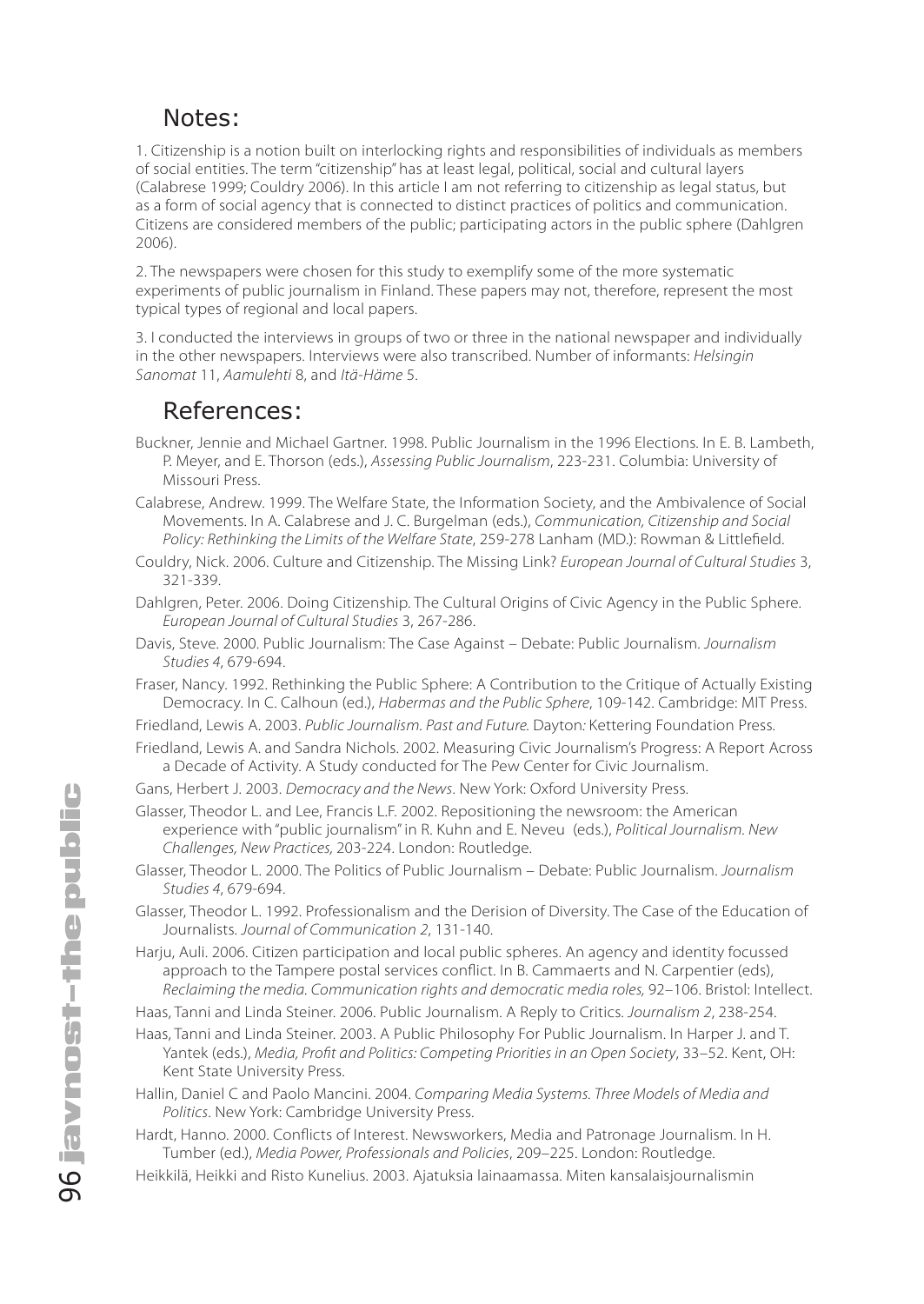ajatukset istuivat meille? In N. Malmelin (ed.), *Välittämisen tiede. Viestinnän näkökulmia yhteiskuntaan, kulttuuriin ja kansalaisuuteen. Professori Ulla-Maija Kivikurun juhlakirja*, 179–204*.* Helsinki: Helsingin yliopiston viestinnän laitos.

- Heikkilä, Heikki and Risto Kunelius. 1999. Pelkkä asenne ei riitä. Kansalaisjournalismi kehityshankkeena suomalaisissa sanomalehdissä. In M. Maasilta (ed.), *Journalismin muutoskaruselli*, 102-123. Tampere : Journalismin tutkimusyksikkö.
- Hujanen, Jaana. 2006. Yleisön palvelu markkinaehtoistuvan median journalistien itseymmärryksessä. *Tiedotustutkimus* 2, 30-43.
- Hujanen, Jaana. 2005. Murrostuva valtamedia ja yhteiskunnallisen journalismin mieli. *Politiikka 4*, 257-269.
- Kunelius, Risto. 1999. Problems, Experiments, Imagination. Research Towards Rethinking Journalism. Paper presented at the Nordic Conference for Mass Communication Research, Kungälv, Gothenburg, August 1999.
- Pauly, John J. 1999. Journalism and the Sociology of Public Life. In T. Glasser (ed.), *The Idea of Public Journalism*, 134-151. New York: The Guilford Press.
- Peters, John Durham. 1999. Public Journalism and Democratic Theory: Four Challenges. In T. Glasser (ed.), *The Idea of Public Journalism*, 99-117*.* New York: The Guilford Press.
- Potter, Deborah. ND. *Poynter Election Handbook: A Guide to Campaign Coverage*. St. Petersburg, FL: The Poynter Institute.
- Meyer, Philip. 1995. *Public Journalism and the Problem of Objectivity. <*http://www.unc.edu/~pmeyer/ ire95pj.htm>
- Rosen, Jay. 2000. Debate: Public Journalism. Questions and Answers About Public Journalism. *Journalism Studies* 4, 679-694.
- Schudson, Michael. 1991. The Sociology of News Production Revisited. In J. Curran and M. Gurevitch (eds.), *Mass Media and Society*, Chapter 7. London: Arnold.
- Soloski, John. 1997. News Reporting and Professionalism: Some Constraints on the Reporting of News. In D. Berkowitz (ed.), *Social Meanings of News. A Text-Reader*, 138-154. Sage Publications.
- Wahl-Jorgensen, Karin. 2002. The Normative-Economic Justification for Public Discourse: Letters to the Editor as a "Wide Open" Forum. *Journalism and Mass Communication Quarterly 1,* 121-133.
- Weaver, David. 1998. Journalist Around the World: Commonalities and Differences. In D. H. Weaver (ed.), *The Global Journalist*. *News People Around the World*,455-480. Cresskill, NY: Hampton Press.
- Witt, Leonard. 2004. Is Public Journalism Morphing into the Public's Journalism? *National Civic Review 3*, 49-57.
- Zelizer, Barbie. 2004. *Taking Journalism Seriously. News and the Academy*. Thousand Oaks: Sage.